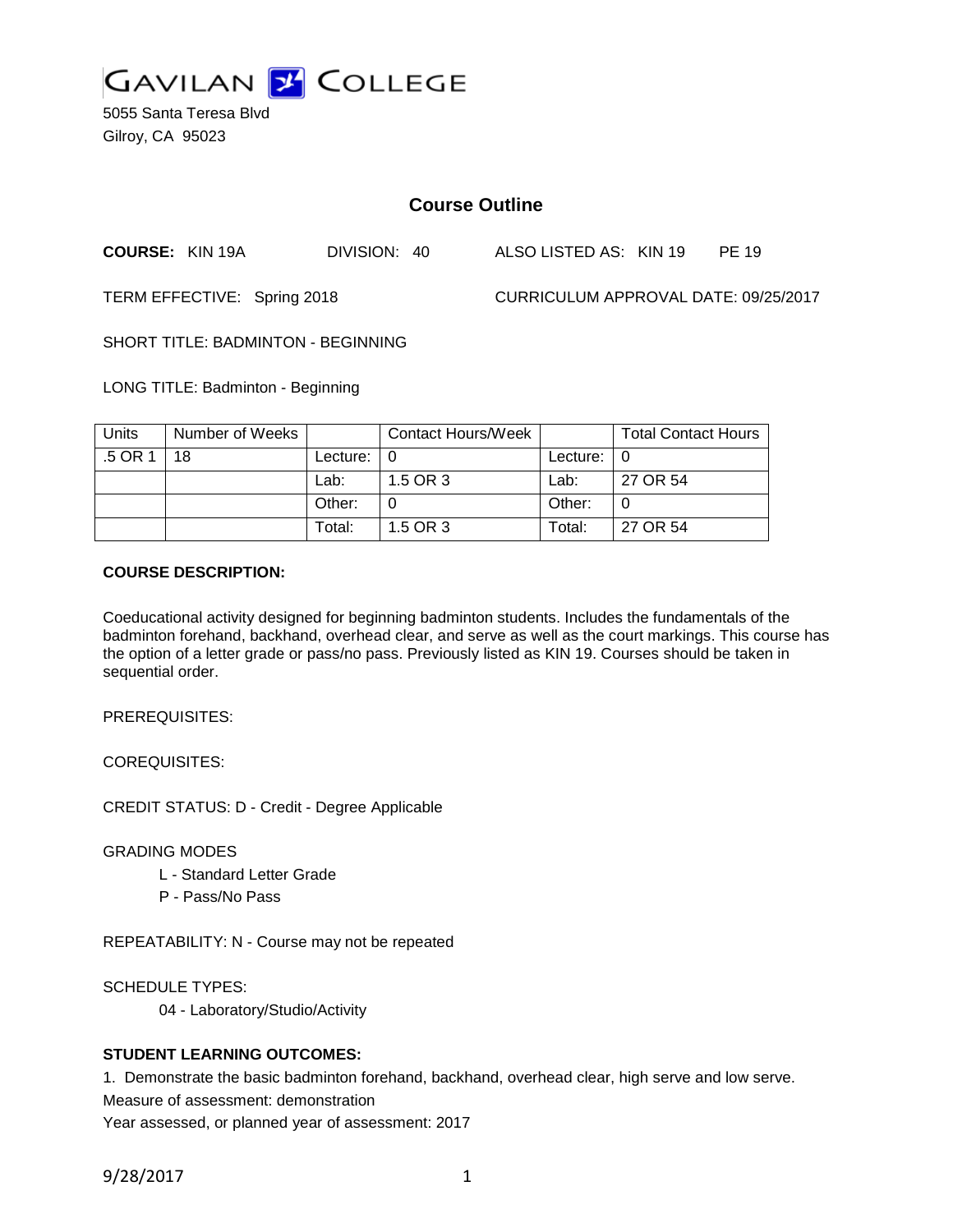Semester: Spring

2. Identify the markings of a badminton court.

Measure of assessment: written and/or oral exam, demonstration

Year assessed, or planned year of assessment: 2017

## **CONTENT, STUDENT PERFORMANCE OBJECTIVES, OUT-OF-CLASS ASSIGNMENTS**

Curriculum Approval Date: 09/25/2017

4.5 - 9 Hours:

Content: Discuss course syllabus, class procedures and grading. Discussion on equipment, including setting up the nets and care of the rackets and shuttles. The basic badminton forehand; including grip, footwork, and stroke technique will be demonstrated and practiced. Shadow drill and wall rally may be used to practice the badminton forehand stroke.

Student Performance Objectives: Discuss and demonstrate the basic badminton forehand; including grip, footwork, and stroke technique.

#### 6 - 12: Hours:

Content: Review and practice the basic badminton forehand. Introduce and practice the basic badminton backhand; including grip, footwork, and stroke technique. Emphasize the importance of changing grips from the forehand to the backhand stroke. Utilize a variety of drills to work on stroke development.

Student Performance Objectives: Demonstrate the basic badminton backhand; including the grip, footwork, and stroke technique. Explain the difference between the backhand grip and the forehand grip.

#### 4.5 - 9 Hours:

Content: Presentation on the court markings. Continue to work on the basic badminton forehand and backhand strokes. Utilize a variety of activities, including rally games to practice the basic forehand and backhand strokes and to help identify court markings.

Introduce the overhead clear (forehand side only), including footwork, wrist action, transfer of weight, contact point, and shuttle trajectory.

Student Performance Objectives: Identify the court markings. Explain the rules utilized in rally games. Execute the basic forehand and backhand strokes, including grip changes, during class activities. Explain and demonstrate the difference between the basic badminton forehand and the overhead clear.

#### 4.5 - 9 Hours:

Content: Review the court markings. Continue to practice the basic badminton forehand, backhand, and overhead clear strokes.

Presentation on the high serve and the low serve; including the rules regarding serving, trajectory of the shuttle, contact point, footwork, grip, and stroke technique. Utilize drills such as serving to targets to emphasize the difference between the high serve and the low serve.

Student Performance Objectives: Demonstrate the high serve and the low serve and discuss the difference in techniques between the two. Explain the rules governing the badminton serve.

#### 6 - 12 Hours:

Content: Discuss the service area for singles and for doubles. Practice serving both the high serve and low serve into the singles and doubles service court areas. Utilize a variety of activities to practice the badminton forehand, backhand, overhead clear, high serve, and low serve, as well as identifying court markings. This could be rally games incorporating the serve, forehand and backhand strokes and overhead clear, or knockout, or 2 versus 1 rally games.

Student Performance Objectives: Explain the difference between the singles and doubles service areas. Demonstrate the high serve, the low serve, the basic badminton forehand, the basic badminton backhand, and the overhead clear in modified class games.

Participate in class activities.

2 Hours:

## **METHODS OF INSTRUCTION:**

demonstration, lecture, discussion, guided practice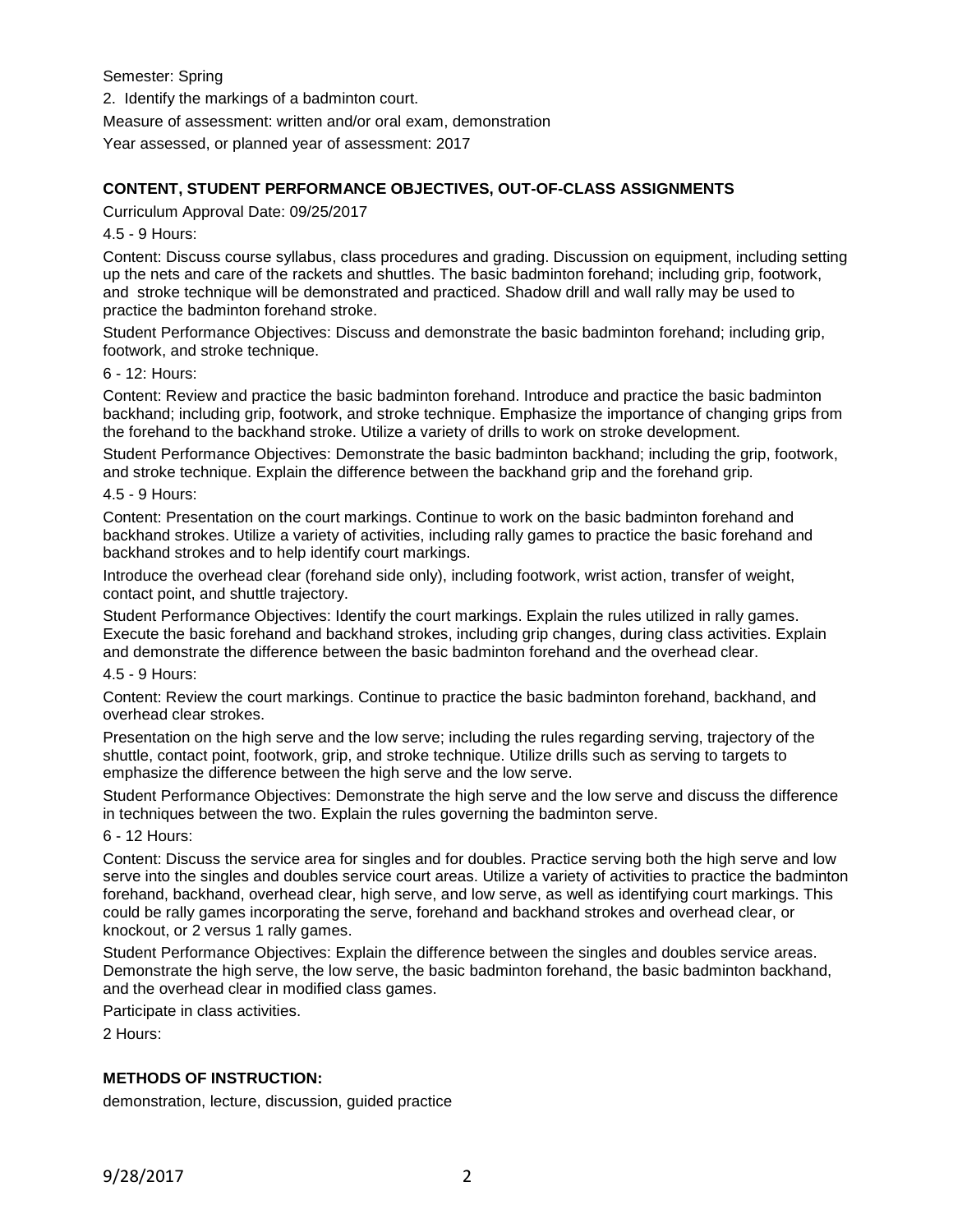# **OUT OF CLASS ASSIGNMENTS:**

Required Outside Hours: Assignment Description: As this is a lab class no out of class assignments are required.

## **METHODS OF EVALUATION:**

Skill demonstrations Percent of total grade: 50.00 % 40% - 60% Demonstration exams Other methods of evaluation Percent of total grade: 30.00 % 10% - 30% Requires student participation Objective examinations Percent of total grade: 20.00 % 10% - 30% Multiple Choice; True/False; Matching; Completion

### **REPRESENTATIVE TEXTBOOKS:**

Recommended Representative Textbooks No textbook required. Handouts will be provided as needed.

## **ARTICULATION and CERTIFICATE INFORMATION**

Associate Degree: GAV E1, effective 201570 CSU GE: CSU E, effective 201570 CSU E1, effective 201370 IGETC: CSU TRANSFER: Transferable CSU, effective 201570 UC TRANSFER: Transferable UC, effective 201570

SUPPLEMENTAL DATA: Basic Skills: N Classification: Y Noncredit Category: Y Cooperative Education: Program Status: 1 Program Applicable Special Class Status: N CAN: CAN Sequence: CSU Crosswalk Course Department: KIN CSU Crosswalk Course Number: 19A Prior to College Level: Y Non Credit Enhanced Funding: N Funding Agency Code: Y In-Service: N Occupational Course: E

9/28/2017 3